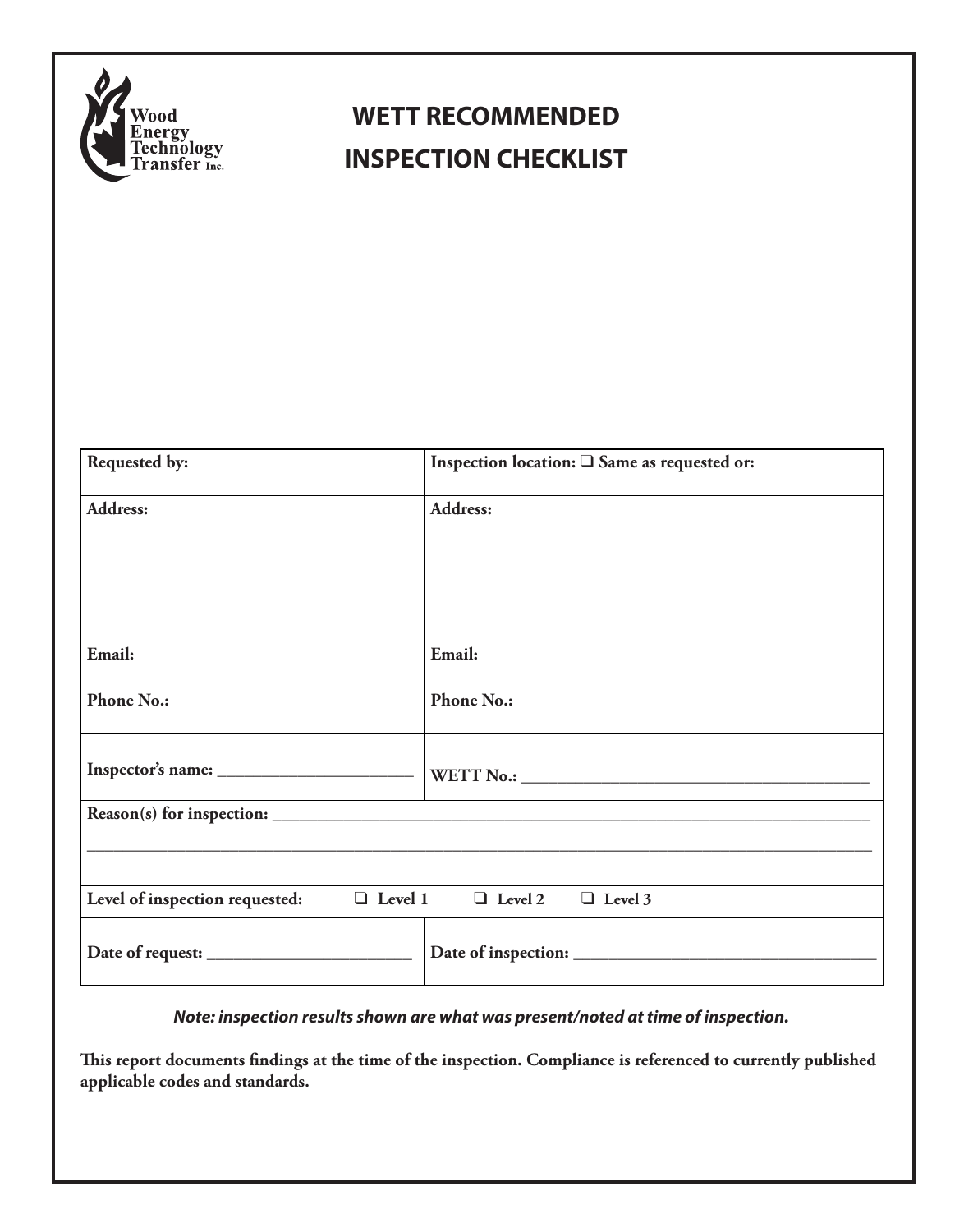| Wood<br><b>Fechnology</b><br>Fransfer Inc.                                                                | <b>WETT RECOMMENDED INSPECTION CHECKLIST</b><br><b>WOOD STOVE AND FLUE PIPE</b> |  |                                            |  |                                              |                                 |  |
|-----------------------------------------------------------------------------------------------------------|---------------------------------------------------------------------------------|--|--------------------------------------------|--|----------------------------------------------|---------------------------------|--|
| Certification Standard: UUC S627 U EPA UCSA B415 U Uncertified U Unknown                                  |                                                                                 |  |                                            |  |                                              |                                 |  |
|                                                                                                           |                                                                                 |  |                                            |  |                                              |                                 |  |
|                                                                                                           |                                                                                 |  |                                            |  |                                              |                                 |  |
| Installation manual available:<br>$\Box$ Yes $\Box$ No Flue Collar Size: ________________________________ |                                                                                 |  |                                            |  |                                              |                                 |  |
| Alcove approved:                                                                                          |                                                                                 |  | $\Box$ N/A $\Box$ Yes $\Box$ No $\Box$ UTI |  |                                              |                                 |  |
| Mobile home approved: $\square N/A$                                                                       |                                                                                 |  |                                            |  |                                              | $\Box$ Yes $\Box$ No $\Box$ UTI |  |
|                                                                                                           |                                                                                 |  |                                            |  |                                              |                                 |  |
| <b>Installed in:</b>                                                                                      | $\Box$ Residence                                                                |  |                                            |  | $\Box$ Mobile Home $\Box$ Combustible Alcove |                                 |  |
|                                                                                                           | $\Box$ Garage                                                                   |  |                                            |  |                                              |                                 |  |
| <b>Appliance location:</b>                                                                                |                                                                                 |  |                                            |  |                                              |                                 |  |
| <b>Connected to:</b>                                                                                      | $\square$ Masonry chimney $\square$ Masonry chimney with stainless steel liner  |  |                                            |  |                                              |                                 |  |
|                                                                                                           |                                                                                 |  |                                            |  |                                              |                                 |  |
| Does the unit share a venting system with another appliance: $\Box$ Yes $\Box$ No                         |                                                                                 |  |                                            |  |                                              |                                 |  |

**Inspection Results:** Indicate inspection results for each component. Code compliance includes proper use of listed components. N/A = Not Applicable UTI = Unable To Inspect.

All non-compliance ratings should be considered for comment.

## **An inspection at any level can be expected to include some components marked UTI.**

| <b>CLEARANCES</b>          | <b>REQUIRED</b> | ACTUAL(S) | <b>CODE COMPLIANCE</b> |            |           |            |
|----------------------------|-----------------|-----------|------------------------|------------|-----------|------------|
| 1. Combustible side wall   |                 |           | $\Box$ N/A             | $\Box$ Yes | $\Box$ No | $\Box$ UTI |
| 2. Combustible rear wall   |                 |           | $\Box$ N/A             | $\Box$ Yes | $\Box$ No | $\Box$ UTI |
| Combustible corner<br>3.   |                 |           | $\Box$ N/A             | $\Box$ Yes | $\Box$ No | $\Box$ UTI |
| 4. Top / ceiling           |                 |           | $\Box$ N/A             | $\Box$ Yes | $\Box$ No | $\Box$ UTI |
| Shielding rear<br>5.       |                 |           | $\Box$ N/A             | $\Box$ Yes | $\Box$ No | $\Box$ UTI |
| Shielding right side<br>6. |                 |           | $\Box$ N/A             | $\Box$ Yes | $\Box$ No | UTI<br>. . |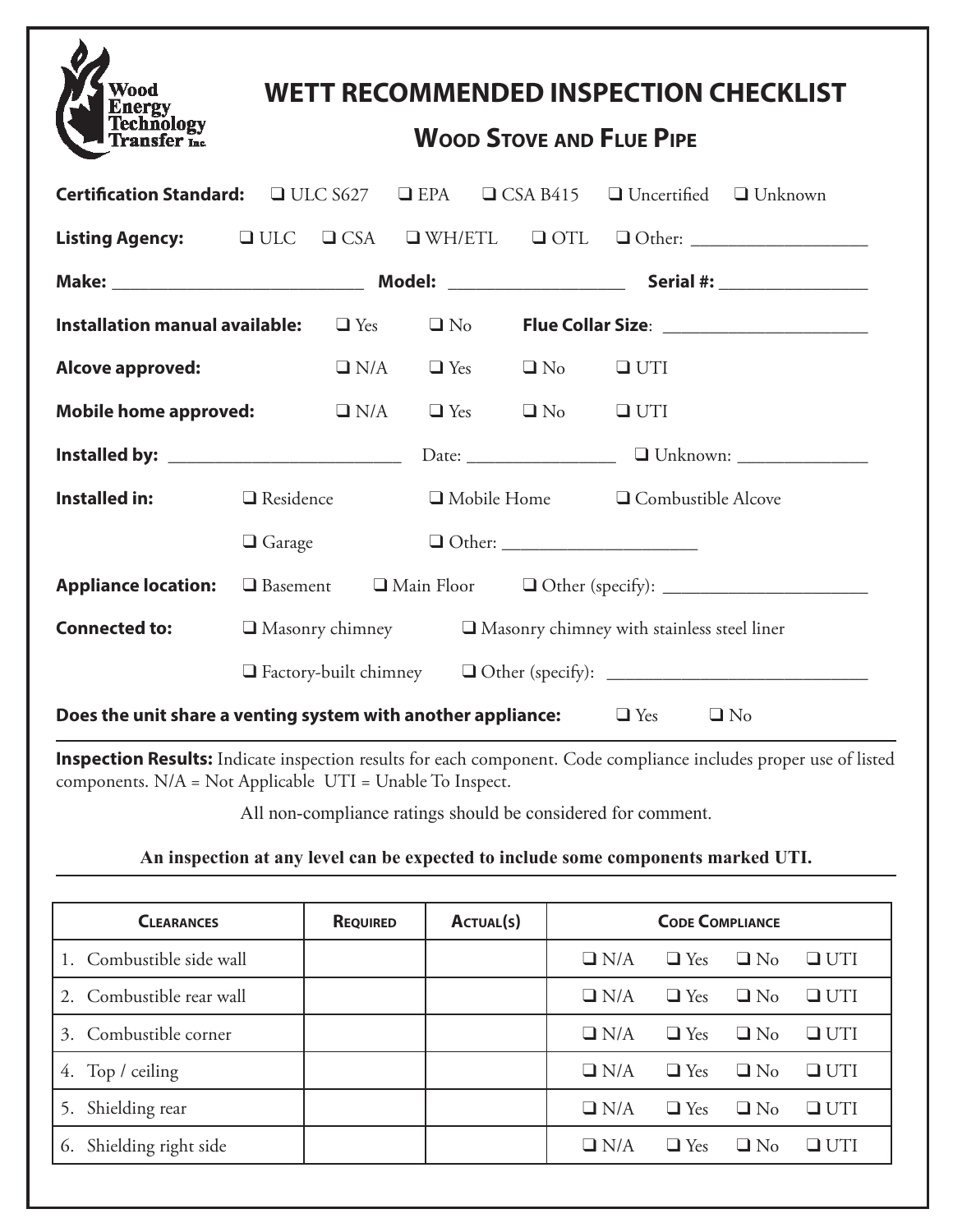| Wood Stove and Flue Pipe - page 2            |                    |                 |               |            |           |            |
|----------------------------------------------|--------------------|-----------------|---------------|------------|-----------|------------|
| Shielding left side<br>7.                    |                    |                 | $\Box$ N/A    | $\Box$ Yes | $\Box$ No | $\Box$ UTI |
| Shielding corner<br>8.                       |                    |                 | $\Box$ N/A    | $\Box$ Yes | $\Box$ No | $\Box$ UTI |
| Ember pad / material<br>9.                   |                    |                 | $\Box$ N/A    | $\Box$ Yes | $\Box$ No | $\Box$ UTI |
| 10. Ember pad / front                        |                    |                 | $\Box$ N/A    | $\Box$ Yes | $\Box$ No | $\Box$ UTI |
| 11. Ember pad / rear                         |                    |                 | $\Box$ N/A    | $\Box$ Yes | $\Box$ No | $\Box$ UTI |
| 12. Ember pad / right side                   |                    |                 | $\Box$ N/A    | $\Box$ Yes | $\Box$ No | $\Box$ UTI |
| 13. Ember pad / left side                    |                    |                 | $\Box$ N/A    | $\Box$ Yes | $\Box$ No | $\Box$ UTI |
| 14. Ember pad / corner                       |                    |                 | $\Box$ N/A    | $\Box$ Yes | $\Box$ No | $\Box$ UTI |
| 15. Radiant heat<br>protection / material    |                    |                 | $\Box$ N/A    | $\Box$ Yes | $\Box$ No | $\Box$ UTI |
| 16.                                          |                    |                 |               |            |           |            |
| 17.                                          |                    |                 |               |            |           |            |
| <b>Flue Pipe Type:</b><br>$\Box$ Single-wall | $\Box$ Double-wall | $\Box$ ULC S641 |               | Diameter:  |           |            |
| 18. Clearances                               |                    |                 | $\Box$ N/A    | $\Box$ Yes | $\Box$ No | $\Box$ UTI |
| 19. Total length                             |                    |                 | $\Box$ N/A    | $\Box$ Yes | $\Box$ No | $\Box$ UTI |
| 20. Elbows                                   |                    |                 | $\Box$ N/A    | $\Box$ Yes | $\Box$ No | $\Box$ UTI |
| 21. Fastening                                |                    |                 | $\Box$ N/A    | $\Box$ Yes | $\Box$ No | $\Box$ UTI |
| 22. Allowance for expansion                  |                    |                 | $\Box$ N/A    | $\Box$ Yes | $\Box$ No | $\Box$ UTI |
| 23. Flue pipe orientation                    |                    |                 | $\square$ N/A | $\Box$ Yes | $\Box$ No | $\Box$ UTI |
| 24. Flue pipe slope                          |                    |                 | $\Box$ N/A    | $\Box$ Yes | $\Box$ No | $\Box$ UTI |
| 25. Material                                 |                    |                 | $\Box$ N/A    | $\Box$ Yes | $\Box$ No | $\Box$ UTI |
| 26. Pipe shielding                           |                    |                 | $\Box$ N/A    | $\Box$ Yes | $\Box$ No | $\Box$ UTI |
| 27. Support                                  |                    |                 | $\Box$ N/A    | $\Box$ Yes | $\Box$ No | $\Box$ UTI |
| 28.                                          |                    |                 |               |            |           |            |
| 29.                                          |                    |                 |               |            |           |            |
| 30.                                          |                    |                 |               |            |           |            |
| 31. Connection to masonry<br>chimney         |                    |                 | $\Box$ N/A    | $\Box$ Yes | $\Box$ No | $\Box$ UTI |
| 32. Connection to factory-built<br>chimney   |                    |                 | $\Box$ N/A    | $\Box$ Yes | $\Box$ No | $\Box$ UTI |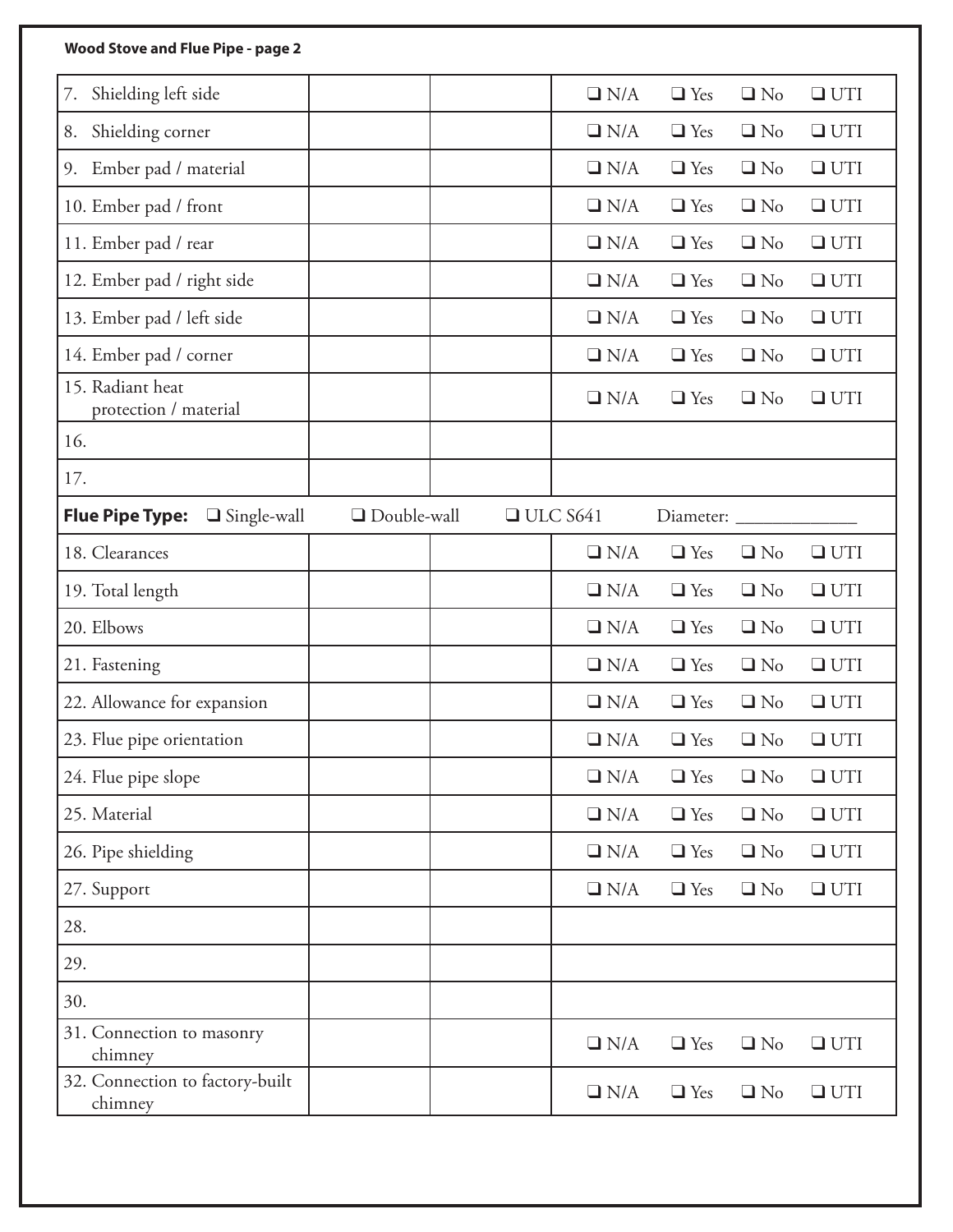| Wood Stove and Flue Pipe - page 3 |                 |
|-----------------------------------|-----------------|
| <b>OTHER CONSIDERATIONS</b>       | <b>COMMENTS</b> |
| 33. Outdoor air connection        |                 |
| 34. Carbon monoxide alarm         |                 |
| 35. Smoke alarm                   |                 |
|                                   |                 |
|                                   |                 |
|                                   |                 |
|                                   |                 |
|                                   |                 |
|                                   |                 |
|                                   |                 |
|                                   |                 |
|                                   |                 |
|                                   |                 |
|                                   |                 |
|                                   |                 |
|                                   |                 |
|                                   |                 |
|                                   |                 |
|                                   |                 |
|                                   |                 |
|                                   |                 |
|                                   |                 |
|                                   |                 |
|                                   |                 |
|                                   |                 |
|                                   |                 |
|                                   |                 |
|                                   |                 |
|                                   |                 |